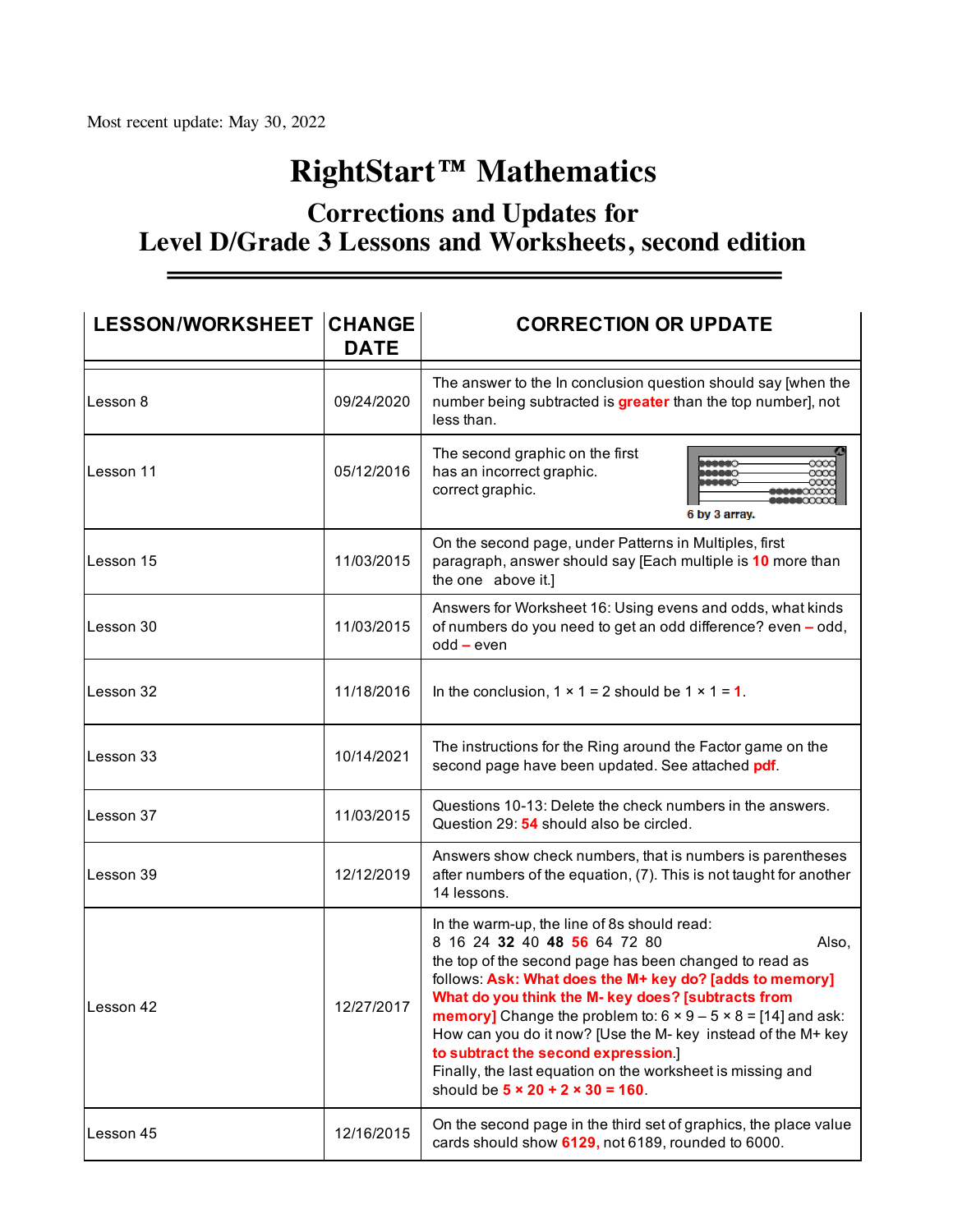| Lesson 47                 | 12/16/2015 | An answer for the first worksheet, 31-A, is incorrect. 5737<br>rounded to the nearest 10 is 5740, not 5840.                                                                                                                                                                                                               |
|---------------------------|------------|---------------------------------------------------------------------------------------------------------------------------------------------------------------------------------------------------------------------------------------------------------------------------------------------------------------------------|
| Lesson 49                 | 12/16/2015 | On the second page under the second graphic, the caption<br>should read "Subtracting 700", not 777.                                                                                                                                                                                                                       |
| Lesson 53                 | 12/16/2015 | On the second page, under Practice, the number 2588 shows a<br>check number is $[5]$ , not $[2]$ .                                                                                                                                                                                                                        |
| Lesson 55                 | 04/11/2016 | Answers for Worksheet 39 missed that 18 is a multiple of 2.<br>That cell should be checked with a "y".                                                                                                                                                                                                                    |
| Lesson 59                 | 01/04/2021 | On the second page under Building Difference game, the first<br>example should be $90 - 78 = 12$ , not $89 - 28 = 61$ .                                                                                                                                                                                                   |
| Worksheet 43<br>Lesson 60 | 04/16/2018 | The worksheet has been reformatted to create more space for<br>the calculations. See pdf.                                                                                                                                                                                                                                 |
| Lesson 62                 | 12/29/2020 | The example under the Worksheet 45 heading is using the<br>associative property, not the distributive property. The example<br>below it, under the Multiplying 50 x 4 heading, uses the<br>associative property.                                                                                                          |
| Lesson 69                 | 04/11/2016 | On the second page, under Can You Find Fraction game, the<br>list of fraction pieces to pick up has a duplicate 2 thirds listed.<br>Eliminate the second 2 thirds.                                                                                                                                                        |
| Lesson 74                 | 05/30/2022 | On the first page, under Review part of a dollar, the second<br>paragraph has changed to: Tell the child to lay out the six coins<br>of different sizes. Find the light gold coin worth one dollar, or<br>100¢. Explain that they are not used very often. It then<br>continues on to address the half-dollar as written. |
| Lesson 77                 | 04/11/2016 | On the assessment, problem #11 says<br>6209(8)<br>"Multiply 6209 × 8." Answer should be<br>$\frac{\times 8}{72}$ (8)<br>49,672 with a check number of (1).<br>1600<br>48000<br>$49,672$ (I)                                                                                                                               |
| Lesson 77                 | 05/18/2017 | On the assessment, numbers 54 to 57 should have answers of<br>80, 800, 8,000, and 80,000, not 8, 80, 800, and 8,000.                                                                                                                                                                                                      |
| Lesson 79                 | 05/12/2016 | Answers to questions 54 to 57 should be 50, 500, 5,000, and<br>50,000, not 5, 50, 500, and 5,000.                                                                                                                                                                                                                         |
| Lesson 81                 | 04/11/2016 | The warm up has the check number of 9 as $(9)$ . It should be $(0)$ .                                                                                                                                                                                                                                                     |
| Lesson 89                 | 12/27/2017 | Answer for Worksheet 69, #3 should read: 3. Name the months<br>with four syllables. January and February<br>In conclusion final answer should be [September, April, June,<br>and November]                                                                                                                                |
| Lesson 90                 | 11/07/2020 | In the second paragraph on the second page, the number of<br>days between Memorial Day and Labor Day is 97 or 104 days,<br>not 98 or 105 days.                                                                                                                                                                            |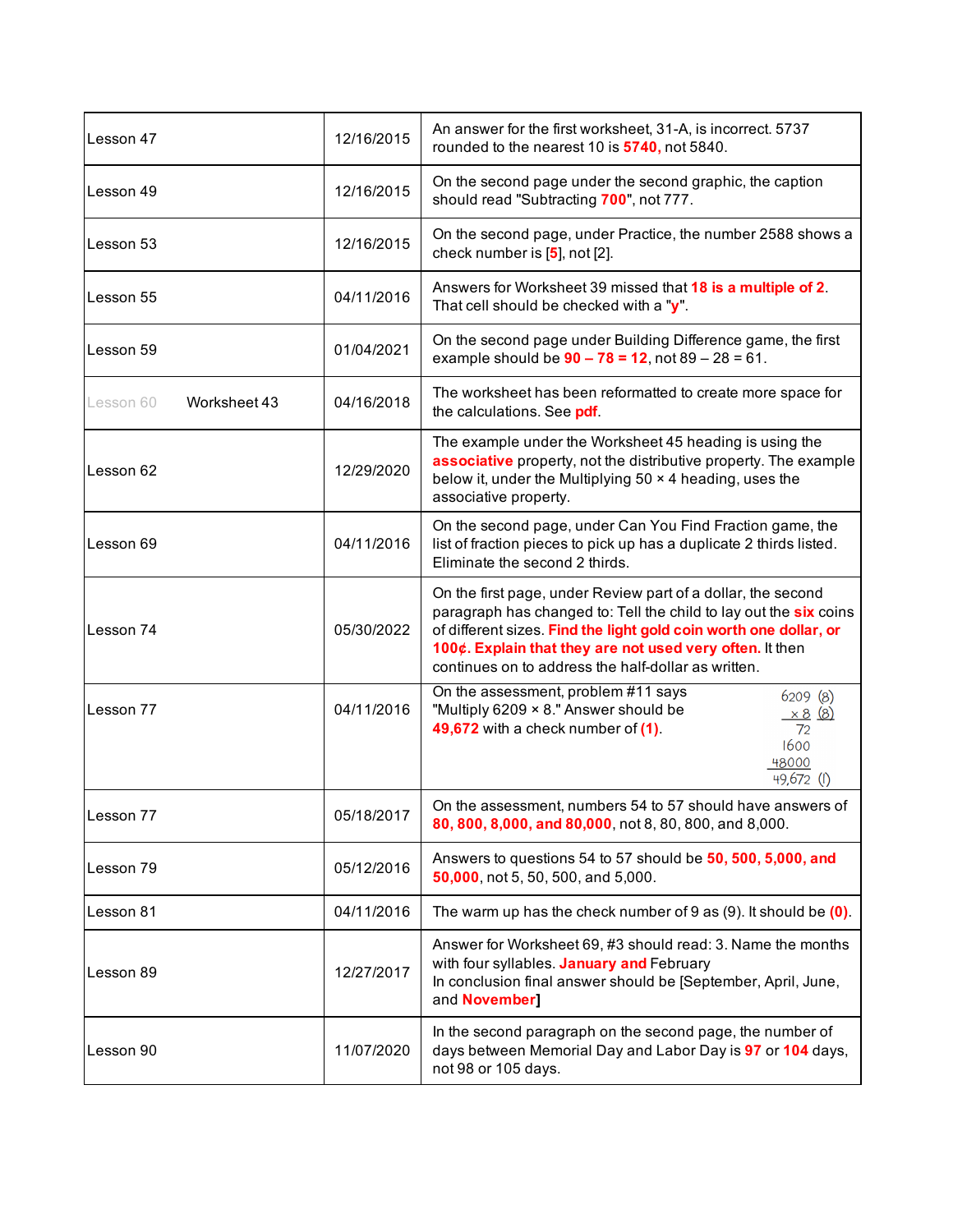| Lesson 95                   | 04/11/2016 | The bar graph solutions for<br>Area of Some States<br>150,000<br>140,000<br>Worksheet 75 are slightly off.<br>130,000<br>120,000<br>See attached PDF.<br>110,000<br>100,000<br>90.000<br>80,000<br>70,000<br>60,000<br>50,000<br>40,000<br>30.000<br>20.000<br><b>MN</b>                                               |
|-----------------------------|------------|------------------------------------------------------------------------------------------------------------------------------------------------------------------------------------------------------------------------------------------------------------------------------------------------------------------------|
| Lesson 95                   | 11/07/2020 | The additional game to play is the Rows and Columns game,<br>not Constructing a Bar Graph.                                                                                                                                                                                                                             |
| Worksheet 78<br>Lesson 98   | 01/01/2022 | In the second row, the second clock, the hour hand is changed<br>slightly to reflect 9:52 clearer. See PDF.                                                                                                                                                                                                            |
| Lesson 99                   | 04/11/2016 | In the Problem 1 section, below the story problem, should read:<br>Adding the times, 5, 10, and 15 minutes gives 30 minutes. So<br>she needs to start at 4:00.                                                                                                                                                         |
| lLesson 102                 | 12/12/2019 | The additional game to play, Multiples Solitaire, is game P19,<br>not C23.                                                                                                                                                                                                                                             |
| Lesson 103                  | 12/12/2019 | The additional game to play, Multiples Solitaire, is game P19,<br>not C23.                                                                                                                                                                                                                                             |
| Worksheet 81<br>Lesson 101  | 04/11/2016 | Question #5 should read, "Seven thousand three hundred<br>twenty-nine square miles is water, how much is land?" See<br>attached PDF.                                                                                                                                                                                   |
| Lesson 107<br>Worksheet 87  | 11/18/2016 | The bottom label for the graphs should read Length of a Side in<br><b>Centimeters, not Number of Sides. See attached PDF.</b>                                                                                                                                                                                          |
| Lesson 115                  | 05/12/2016 | The perimeter for Triangle G is $4-1/2 + 4-1/2 + 3-8/10 = 12-8/10$ .                                                                                                                                                                                                                                                   |
| Lesson 116                  | 03/09/2020 | A paragraph was added on the second page, right above the<br>Worksheet 95 heading: Tell the child that a triangle with an<br>obtuse angle is an obtuse triangle. A triangle with a right<br>angle is a right triangle. A triangle with all acute angles is an<br>acute triangle.                                       |
| Lesson 124                  | 11/07/2020 | Three graphics on the<br>second page had very<br>light shading and have<br><b>Triangles often</b><br><b>RHOMDUS ORE</b><br>Make $\frac{1}{2}$ of the circle one color and<br>overlooked.<br>overlooked.<br>been replaced.<br>$\frac{1}{4}$ another color. What fraction of<br>the circle is not colored? $\frac{1}{4}$ |
| Lesson 125                  | 04/11/2016 | Third figure on the worksheet, second question reads "The<br>small square is what fraction of the medium square? [1/2]".                                                                                                                                                                                               |
| Lesson 133                  | 05/12/2016 | Problem #11 says "Find 6049 - 5195." Answer<br>6049 (I)<br>should be 854 with a check number of (8).<br>5195<br>854                                                                                                                                                                                                    |
| Worksheet 110<br>Lesson 133 | 12/27/2017 | Worksheet question #22-45, last row, third problem has been<br>changed from 36 $\div$ 6 (which is a repeat) to 36 $\div$ 9. Answer is 4.                                                                                                                                                                               |
| Lesson 139                  | 03/21/2022 | Answer for question #93 regarding the difference between the<br>population of BC and AB should be 800,000, not 700,000.                                                                                                                                                                                                |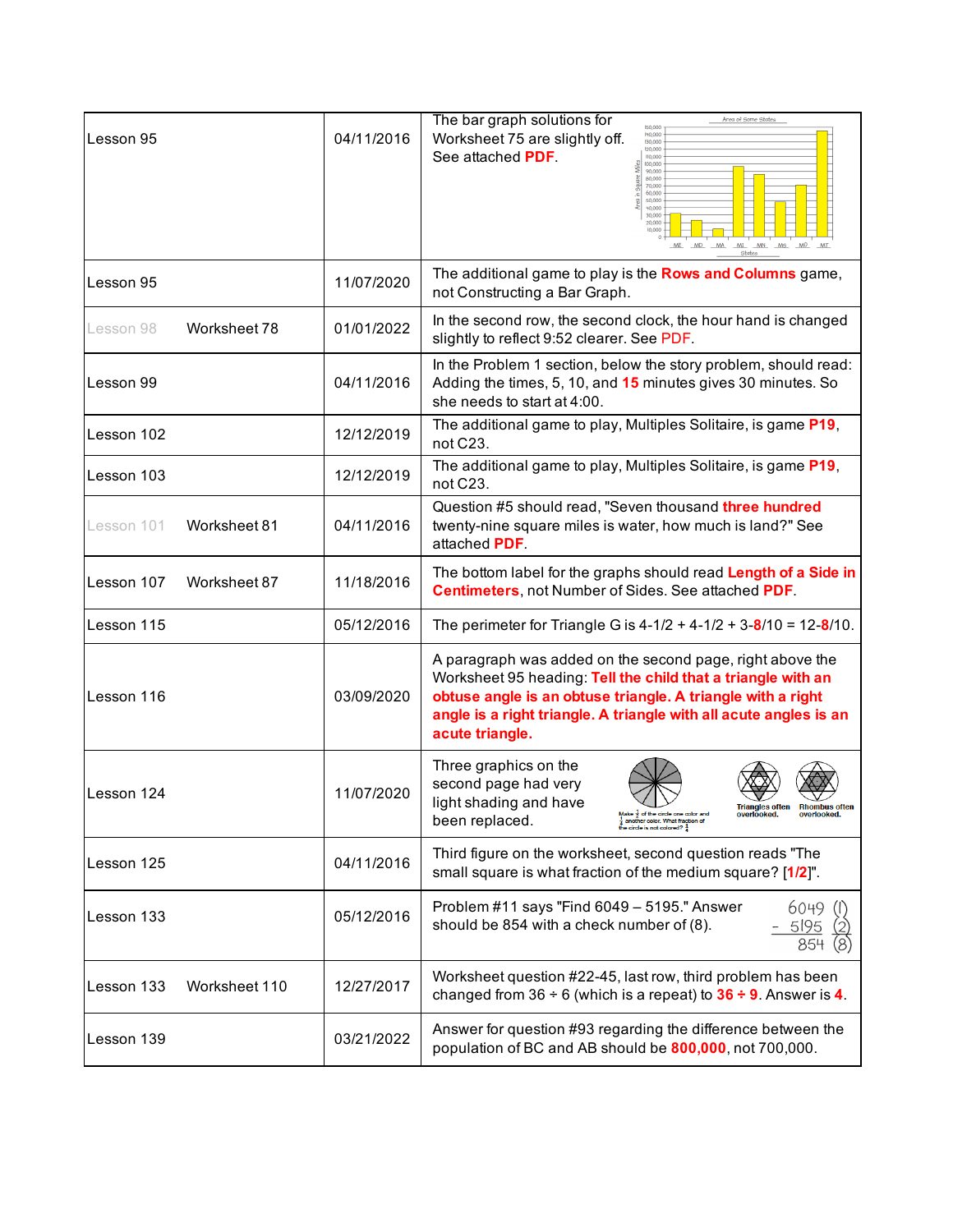### **ACTIVITIES FOR TEACHING: EXPLANATIONS:**

*Ring around the Factors activity.* Have the child do the Ring around the Factors activity. In the center, place six basic number cards face up, in two rows of three each. Around these cards, place 14 multiplication cards, also face up. Place the stocks nearby. See the figure below.





The first player checks the inside cards for pairs with a product that equals an outside card. The player removes the corresponding cards and stacks them on three piles face up. More than one group may be collected during a turn. In the figure above, the player can collect three facts:  $6 \times 1 = 6$ ,  $8 \times 5 = 40$ , and  $2 \times 8 = 16$ . The player then places a centimeter cube in the matching cell of the short multiplication table on the worksheet. See the left figure below.



For the next turn, fill in the missing cards from the respective card stocks. Play continues as the players work together to fill in as many of the cells on the short multiplication table as possible.

If a player is unable to play, she loses her turn. The next player may replace either two basic number cards or up to three multiplication cards. He then takes his turn. Play continues until the basic number card stock is exhausted.

*In conclusion.* Ask: Do you prefer the short multiplication table or the whole multiplication table?

This activity is similar to Ring around the Products game, found in *Math Card Games* book, P32.

Rather than using centimeter cubes, the cell may be colored in.

Once the child is comfortable with this format of the activity and wants to increase the pace or complexity of the activity, use nine basic numbers in the center, three rows of three cards, with 16 multiplication cards around the center.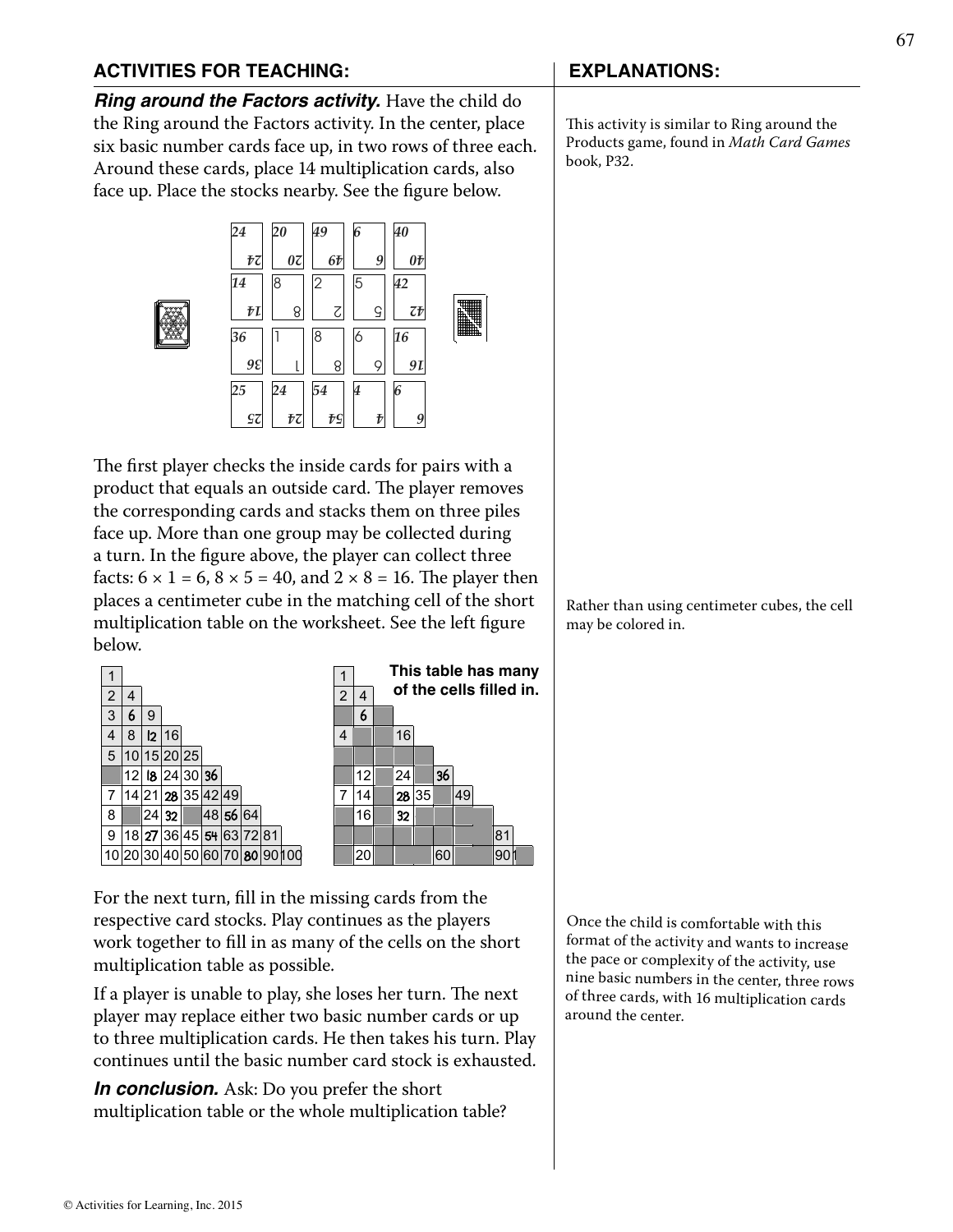*Worksheet 43, Checking Subtraction with Check Numbers* 

|                        |  | Name: _______                                                                                                        |  |
|------------------------|--|----------------------------------------------------------------------------------------------------------------------|--|
| $\ $ Warm-Up $\ $      |  | Date: ______                                                                                                         |  |
| Solve these equations. |  |                                                                                                                      |  |
| $+7=7$                 |  | $24 \div \underline{\hspace{1cm}} = 4$ $42 \div 6 = \underline{\hspace{1cm}} 8 \times \underline{\hspace{1cm}} = 32$ |  |
|                        |  | $7 \times \_ = 35$ $(9 \times \_ ) + (9 \times 3) = 36$                                                              |  |

Subtract the same number 10 times. Use check numbers to check your work.

| 3790(1)   | 5620(4)                   | 4580 (8)        |
|-----------|---------------------------|-----------------|
| - 379 (1) | $-562(4)$                 | $-458(8)$       |
| $($ )     | $($ )                     | $($ )           |
| - 379 (1) | $-562()$                  | $-458$<br>$($ ) |
| ( )       | $($ )                     | ( )             |
| – 379 (1) | - 562 ( )                 | $-458()$        |
| ( )       | $($ )                     | $($ )           |
| – 379 (1) | – 562 ()                  | – 458 ( )       |
| $($ )     | $($ )                     | $($ )           |
| – 379 (1) | - 562 ( )                 | $-458()$        |
| ( )       | $($ )                     | ( )             |
| - 379 (1) | – 562 ( )                 | – 458 ()        |
| $($ )     | $($ )                     | $($ )           |
| 379 (1)   | – 562 ( )                 | – 458 ()        |
| $($ $)$   | $($ )                     | ( )             |
| 379(1)    | – 562 ( )                 | – 458 ( )       |
| ( )       | ( )                       | $($ )           |
| – 379 (1) | - 562 ( )                 | – 458 ()        |
| $($ )     | $\left($<br>$\rightarrow$ | $($ )           |
| 379(1)    | – 562 ( )                 | $-458()$        |
| ( )       |                           | $($ )           |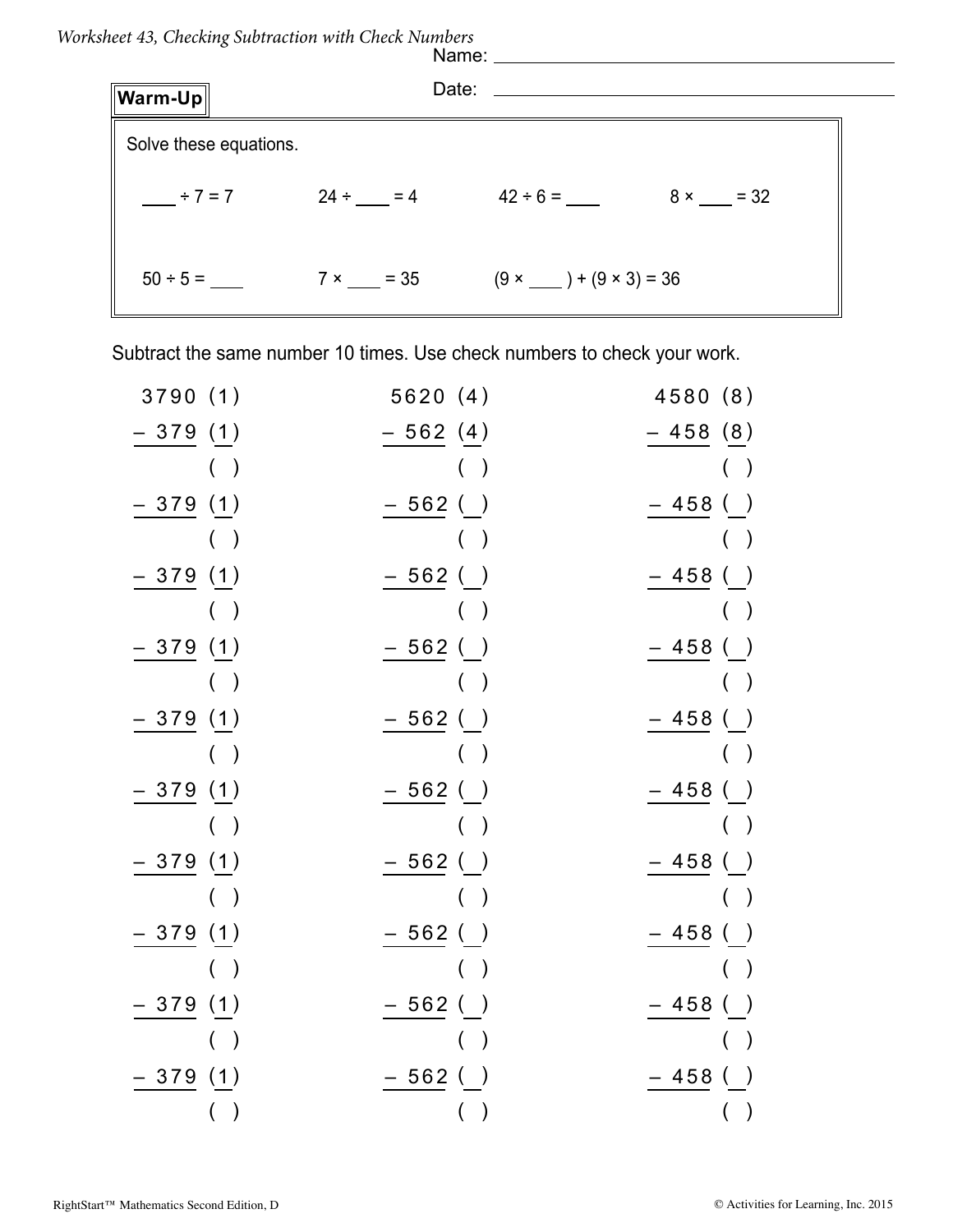Name:

Date:

Start at the arrow. Read the instructions below the clock and draw a line from that clock to the next clock. Continue connecting the clocks. Some clocks are extras.

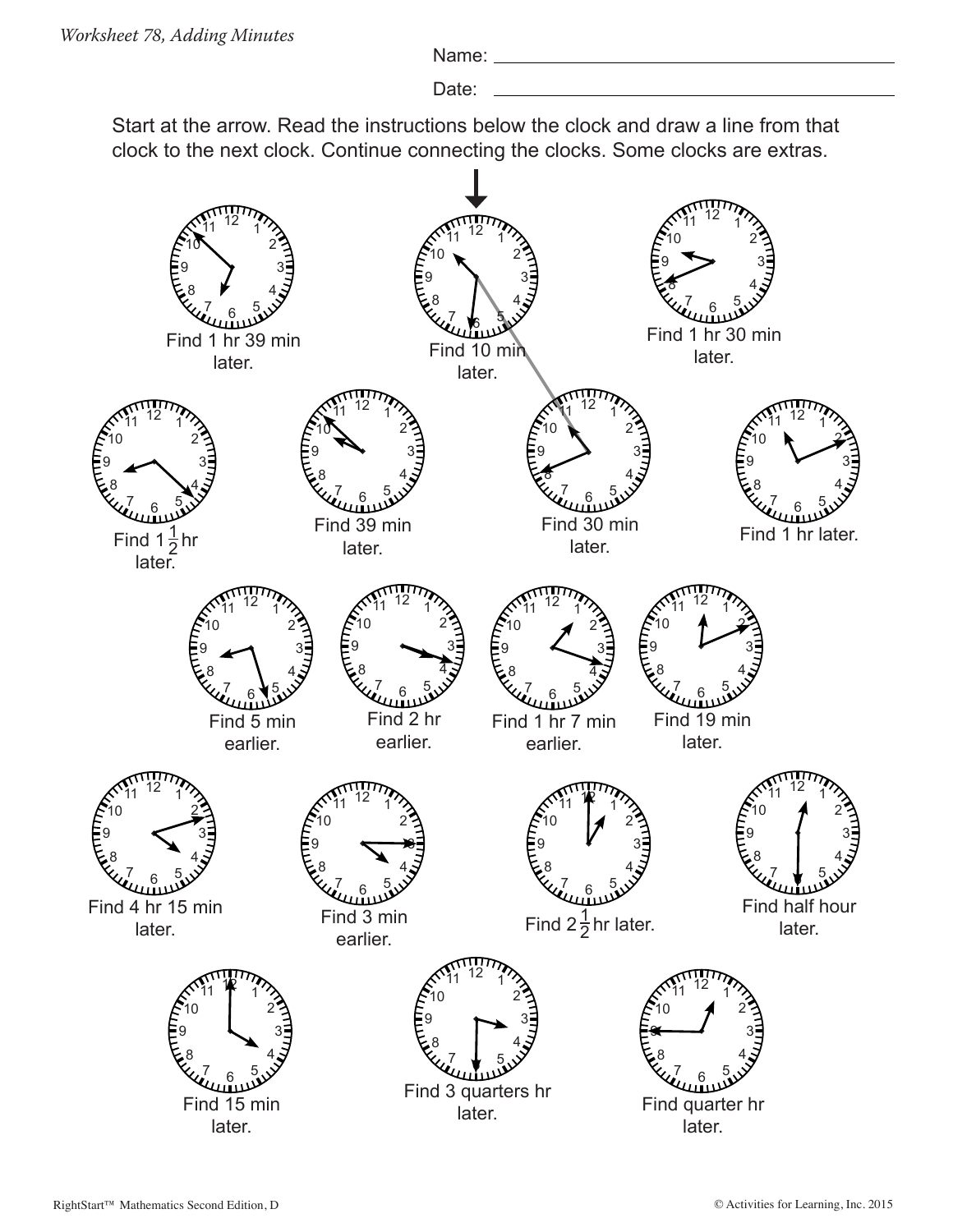### **ACTIVITIES FOR TEACHING: EXPLANATIONS:**



Give him the meter stick and ask: Would a square meter be large enough to measure the area of a state? [no]

*Square miles.* Tell him that in the United States, we usually measure these areas in square miles. Help him relate the length of a mile with a familiar distance. Ask: Can you imagine how large a square mile is? [a square whose sides are a mile long]

*Worksheet 75.* Tell the child the worksheet has a table giving the areas of eight states. He is to make a bar graph to show these areas. Discuss the categories, scales, and titles.

Tell him to complete the worksheet. Solutions are below.



For a child familiar with acres, tell him that 640 acres fit in a square mile.

Worksheet 74 will be needed for reference.

Titles and scales may vary.

- 1. Which state has the largest area? **Montana** Does it have the largest population? **no**
- 2. Which state is 3 times larger than Massachusetts? **Maine**
- 3. Which state is about half the size of Michigan? **Mississippi**
- 4. The population graphs keep changing. Do the area graphs also change? **no**
- 5. Would Missouri and Mississippi fit in Montana at the same time? yes
- 6. How many of the smaller states could fit inside Montana at the same time? 4

*In conclusion.* Ask: What is area? [amount of space a flat figure takes up] Would you measure how deep a small lake is in miles or square miles? [miles] Would you measure how large a small lake is in miles or square miles? [square miles]

If there is additional time following this lesson, play the Constructing a Bar Graph game, found in *Math Card Games*  book, A53.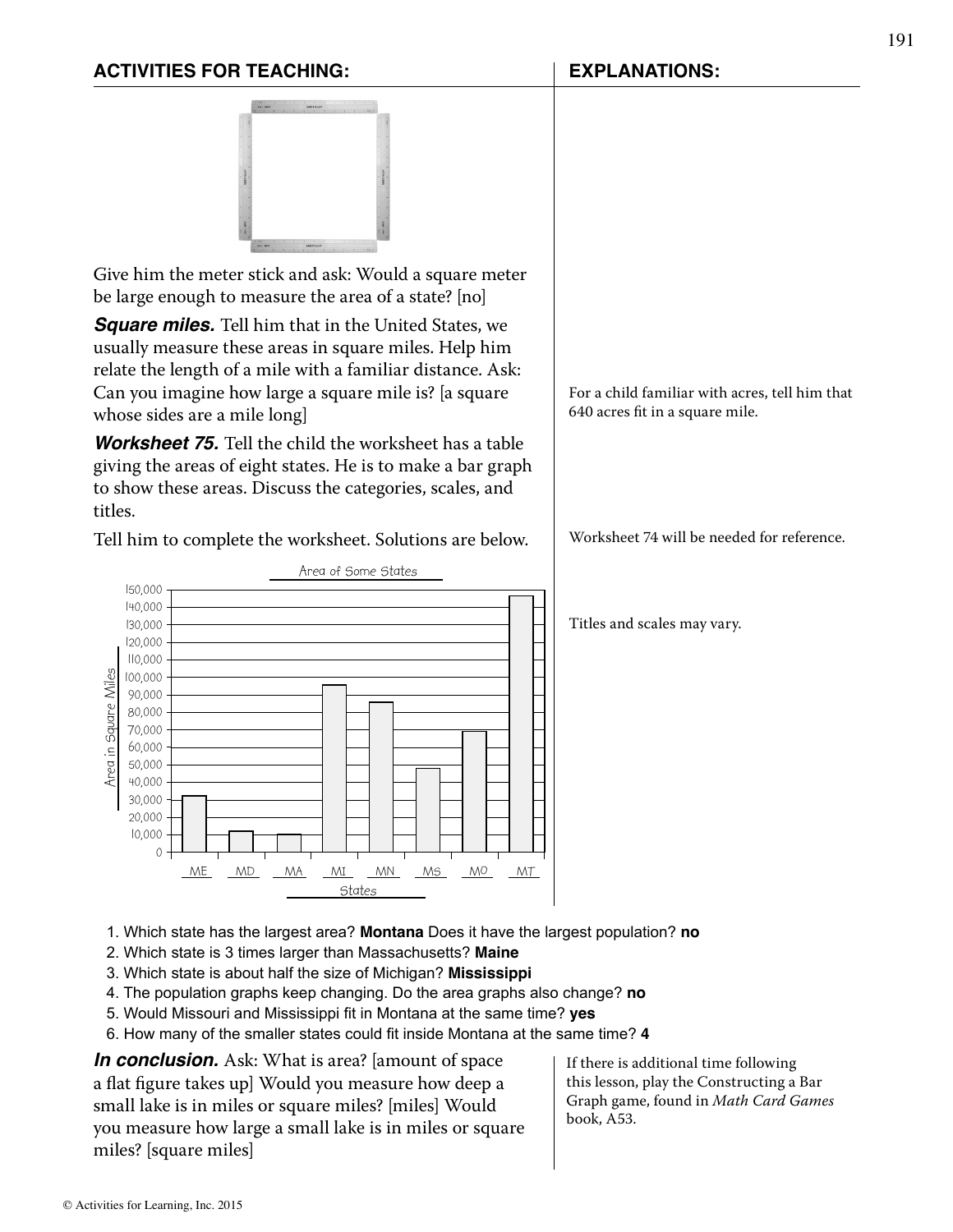| Warm-Up                   | Name:<br>Date:    |                   |
|---------------------------|-------------------|-------------------|
| Multiply 4792 $\times$ 8. | Find 4792 - 2974. | Find 4792 + 2974. |
|                           |                   |                   |

Read the information below and answer the questions.

Minnesota is the twelfth largest state among the 50 states in the United States. The state is 408 miles long and 348 miles wide. It covers 86,943 square miles. Of this total, seven thousand three hundred twenty-nine square miles is covered by water. The highest point in Minnesota is Eagle Mountain at 2301 feet. The mountain is 15 miles from the shore of Lake Superior, which is the lowest point at 602 feet above sea level.

- 1. How many states are larger than Minnesota?
- 2. How many states are smaller than Minnesota?
- 3. Write the state's area in words.
- 4. Round the state's area to the nearest thousand.
- 5. Seven thousand three hundred twenty-nine square miles is water, how much is land?

6. How much longer is the state than it is wide?

7. What is the difference between the highest and lowest points?

Minnesota is divided into 87 counties; counties are divided into townships. Townships are square-shaped pieces of land with each side 6 miles long. The maps on the right show two counties in southern Minnesota and their townships.

| <b>Cottonwood County</b> |  |  |  | <b>McLeod County</b> |  |
|--------------------------|--|--|--|----------------------|--|

- 8. How many townships are in Cottonwood County? \_\_\_\_\_ in McLeod County? \_\_\_\_\_
- 9. Find the perimeter of each county.
- 10. Find the area of each county.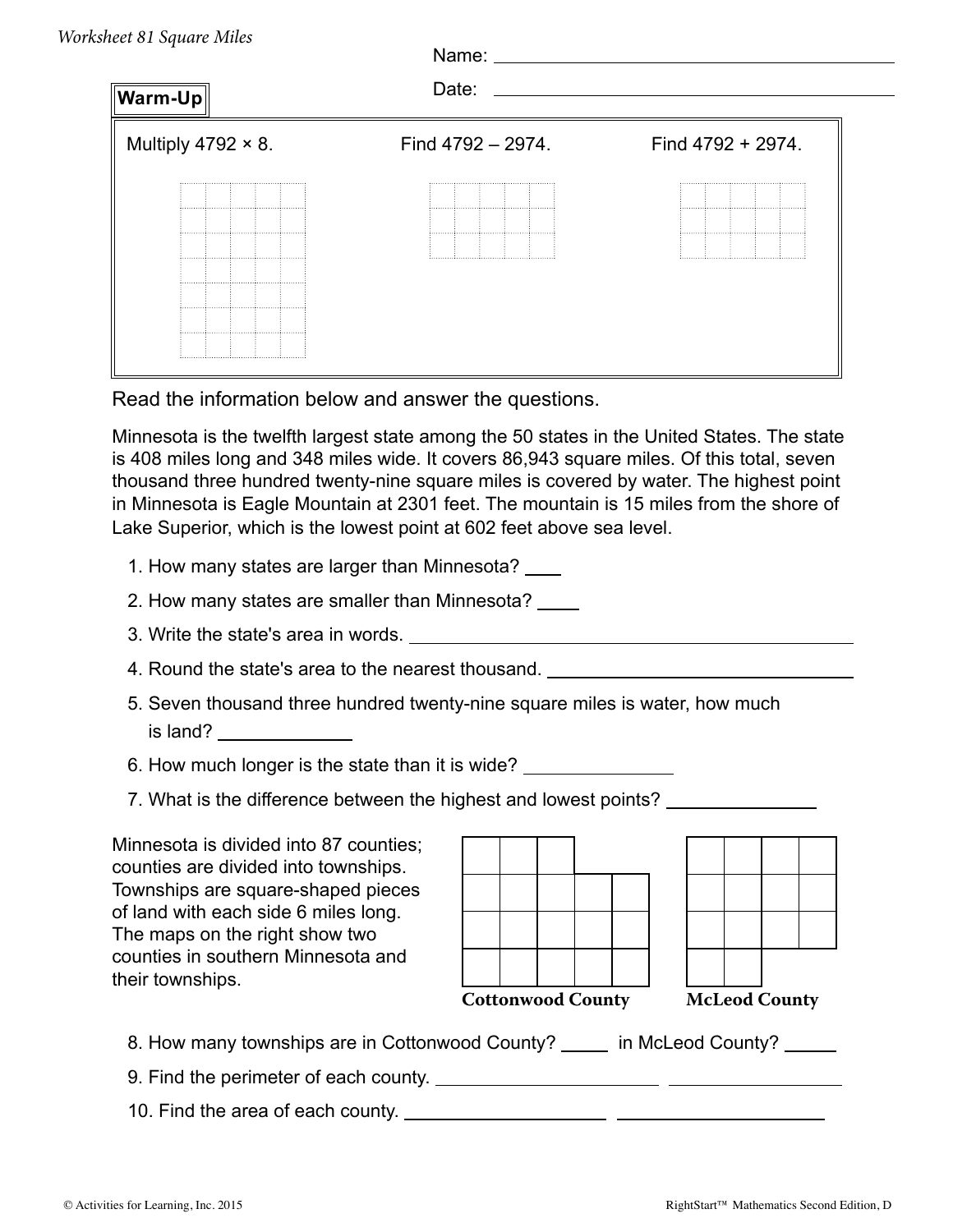Name:

Date: \_

Make a bar graph showing perimeter of the squares from Worksheet 86.



Make a bar graph showing area of the squares from Worksheet 86.

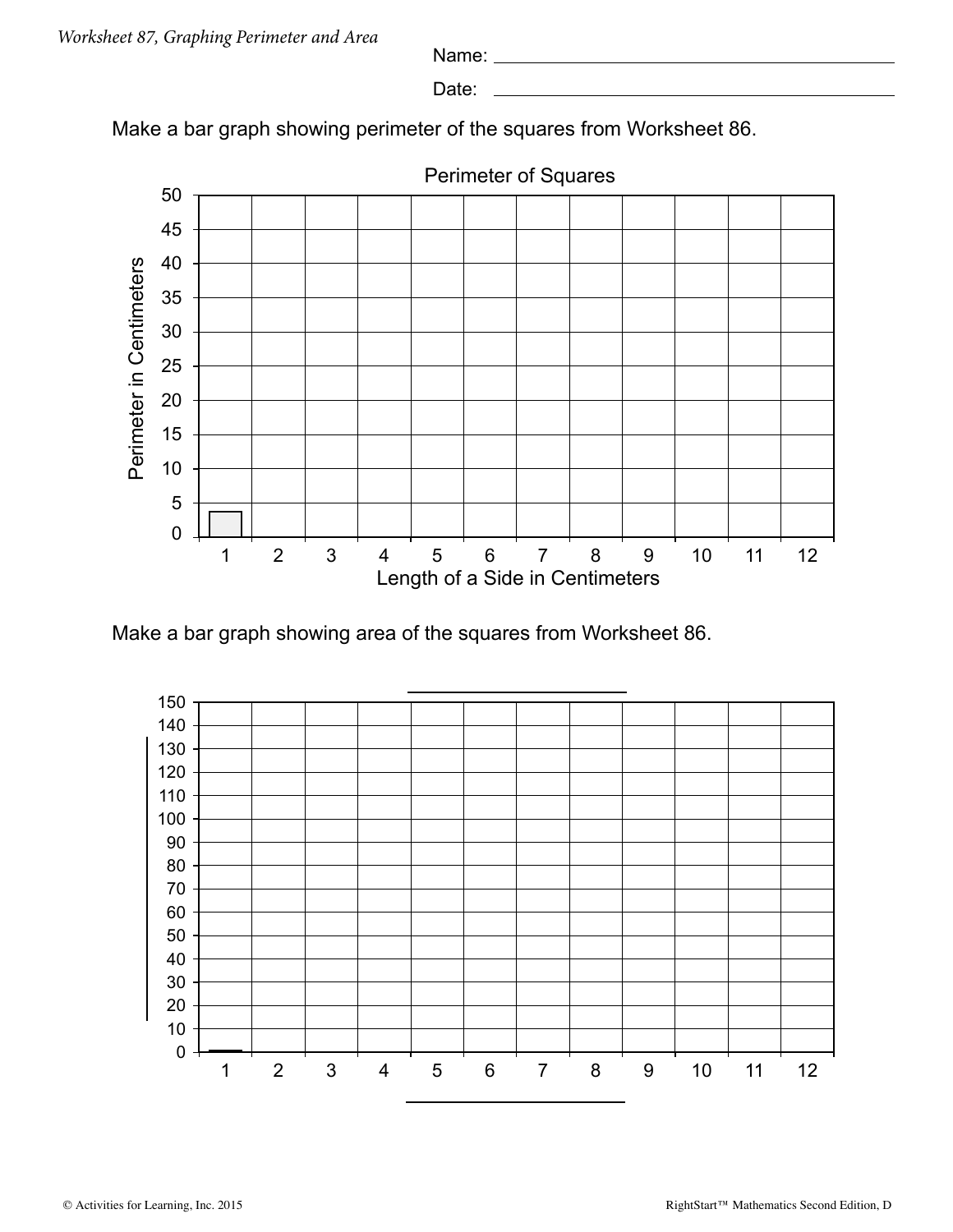# 

|                |                         |                | <b>January</b> |                |                |                |             |                |                | <b>February</b>         |    |             |                |                         |                |                | <b>March</b>     |                         |                         |             |
|----------------|-------------------------|----------------|----------------|----------------|----------------|----------------|-------------|----------------|----------------|-------------------------|----|-------------|----------------|-------------------------|----------------|----------------|------------------|-------------------------|-------------------------|-------------|
| $\mathsf S$    | M                       | T              | W              | Τ              | F              | S              | S           | ${\sf M}$      | Τ              | W                       | Τ  | F           | S              | S                       | M              | т              | W                | T                       | F                       | $\mathsf S$ |
|                |                         |                |                |                |                | 1              |             |                | 1              | $\overline{2}$          | 3  | 4           | 5              |                         |                | 1              | $\overline{2}$   | $\overline{\mathbf{3}}$ | $\overline{\mathbf{4}}$ | 5           |
| $\overline{2}$ | 3                       | 4              | 5              | 6              | $\overline{7}$ | 8              | 6           | $\overline{7}$ | 8              | 9                       | 10 | 11          | 12             | 6                       | $\overline{7}$ | 8              | 9                | 10                      | 11                      | 12          |
| 9              | 10                      | 11             | 12             | 13             | 14             | 16             | 13          | 14             | 15             | 16                      | 17 | 18          | 19             | 13                      | 14             | 15             | 16               | 17                      | 18                      | 19          |
| 16             | 17                      | 18             | 19             | 20             | 21             | 22             | 20          | 21             | 22             | 23                      | 24 | 25          | 26             | 20                      | 21             | 22             | 23               | 24                      | 25                      | 26          |
| 23             | 24                      | 25             | 26             | 27             | 28             | 29             | 27          | 28             |                |                         |    |             |                | 27                      | 28             | 29             | 30               | 31                      |                         |             |
| 30             | 31                      |                |                |                |                |                |             |                |                |                         |    |             |                |                         |                |                |                  |                         |                         |             |
|                |                         |                | <b>April</b>   |                |                |                |             |                |                | <b>May</b>              |    |             |                |                         |                |                | June             |                         |                         |             |
| S              | M                       | Τ              | W              | T              | F              | S              | S           | M              | Τ              | W                       | Τ  | F           | $\mathbf S$    | $\mathbf S$             | M              | T              | W                | $\top$                  | F                       | S           |
|                |                         |                |                |                | 1              | $\overline{2}$ |             |                |                |                         |    |             |                |                         |                |                | 1                | $\overline{2}$          | 3                       | 4           |
| $\mathbf{3}$   | 4                       | 5              | 6              | $\overline{7}$ | 8              | 9              | 1           | $\overline{2}$ | 3              | $\overline{\mathbf{4}}$ | 5  | 6           | $\overline{7}$ | 5                       | 6              | $\overline{7}$ | 8                | 9                       | 10                      | 11          |
| 10             | 11                      | 12             | 13             | 14             | 15             | 16             | 8           | 9              | 10             | 11                      | 12 | 13          | 14             | 12                      | 13             | 14             | 15               | 16                      | 17                      | 18          |
| 17             | 18                      | 19             | 20             | 21             | 22             | 23             | 15          | 16             | 17             | 18                      | 19 | 20          | 21             | 19                      | 20             | 21             | 22               | 23                      | 24                      | 25          |
| 24             | 25                      | 26             | 27             | 28             | 29             | 30             | 22          | 23             | 24             | 25                      | 26 | 27          | 28             | 26                      | 27             | 28             | 29               | 30                      |                         |             |
|                |                         |                |                |                |                |                | 29          | 30             | 31             |                         |    |             |                |                         |                |                |                  |                         |                         |             |
|                |                         |                |                |                |                |                |             |                |                |                         |    |             |                |                         |                |                |                  |                         |                         |             |
|                |                         |                | July           |                |                |                |             |                |                | <b>August</b>           |    |             |                |                         |                |                | <b>September</b> |                         |                         |             |
| $\mathbf S$    | M                       | Τ              | W              | Τ              | F              | S              | $\mathbf S$ | M              | Τ              | W                       | Τ  | F           | S              | S                       | M              | Τ              | W                | Τ                       | F                       | S           |
|                |                         |                |                |                | 1              | $\overline{2}$ |             | 1              | $\overline{2}$ | 3                       | 4  | 5           | 6              |                         |                |                |                  | 1                       | $\overline{2}$          | 3           |
| $\mathbf{3}$   | $\overline{\mathbf{4}}$ | 5 <sup>5</sup> | $6\phantom{a}$ | $\overline{7}$ | 8              | 9              | 7           | 8              | 9              | 10                      | 11 | 12          | 13             | $\overline{\mathbf{4}}$ | 5              | 6              | $\overline{7}$   | 8                       | 9                       | 10          |
| 10             | 11                      | 12             | 13             | 14             | 15             | 16             | 14          | 15             | 16             | 17                      | 18 | 19          | 20             | 11                      | 12             | 13             | 14               | 15                      | 16                      | 17          |
| 17             | 18                      | 19             | 20             | 21             | 22             | 23             | 21          | 22             | 23             | 24                      | 25 | 26          | 27             | 18                      | 19             | 20             | 21               | 22                      | 23                      | 24          |
| 24             | 25                      | 26             | 27             | 28             | 29             | 30             | 28          | 29             | 30             | 31                      |    |             |                | 25                      | 26             | 27             | 28               | 29                      | 30                      |             |
| 31             |                         |                |                |                |                |                |             |                |                |                         |    |             |                |                         |                |                |                  |                         |                         |             |
|                |                         |                | <b>October</b> |                |                |                |             |                |                | <b>November</b>         |    |             |                |                         |                |                | <b>December</b>  |                         |                         |             |
| $\mathsf S$    | ${\sf M}$               | T              | W              | $\top$         | F              | S              | S           | M              | T.             | W                       | Τ  | $\mathsf F$ | S              | $\mathsf S$             | M              | T              | W                | T                       | F                       | S           |
|                |                         |                |                |                |                | 1              |             |                | 1              | $\overline{2}$          | 3  | 4           | 5              |                         |                |                |                  | 1                       | $\overline{2}$          | 3           |
| $\overline{2}$ | $\overline{3}$          | 4              | 5              | 6              | $\overline{7}$ | 8              | 6           | $\overline{7}$ | 8              | 9                       | 10 | 11          | 12             | 4                       | 5              | 6              | $\overline{7}$   | 8                       | 9                       | 10          |
| 9              | 10                      | 11             | 12             | 13             | 14             | 15             | 13          | 14             | 15             | 16                      | 17 | 18          | 19             | 11                      | 12             | 13             | 14               | 15                      | 16                      | 17          |
| 16             | 17                      | 18             | 19             | 20             | 21             | 22             | 20          | 21             | 22             | 23                      | 24 | 25          | 26             | 18                      | 19             | 20             | 21               | 22                      | 23                      | 24          |
| 23             | 24                      | 25             | 26             | 27             | 28             | 29             | 27          | 28             | 29             | 30                      |    |             |                | 25                      | 26             | 27             | 28               | 29                      | 30                      | 31          |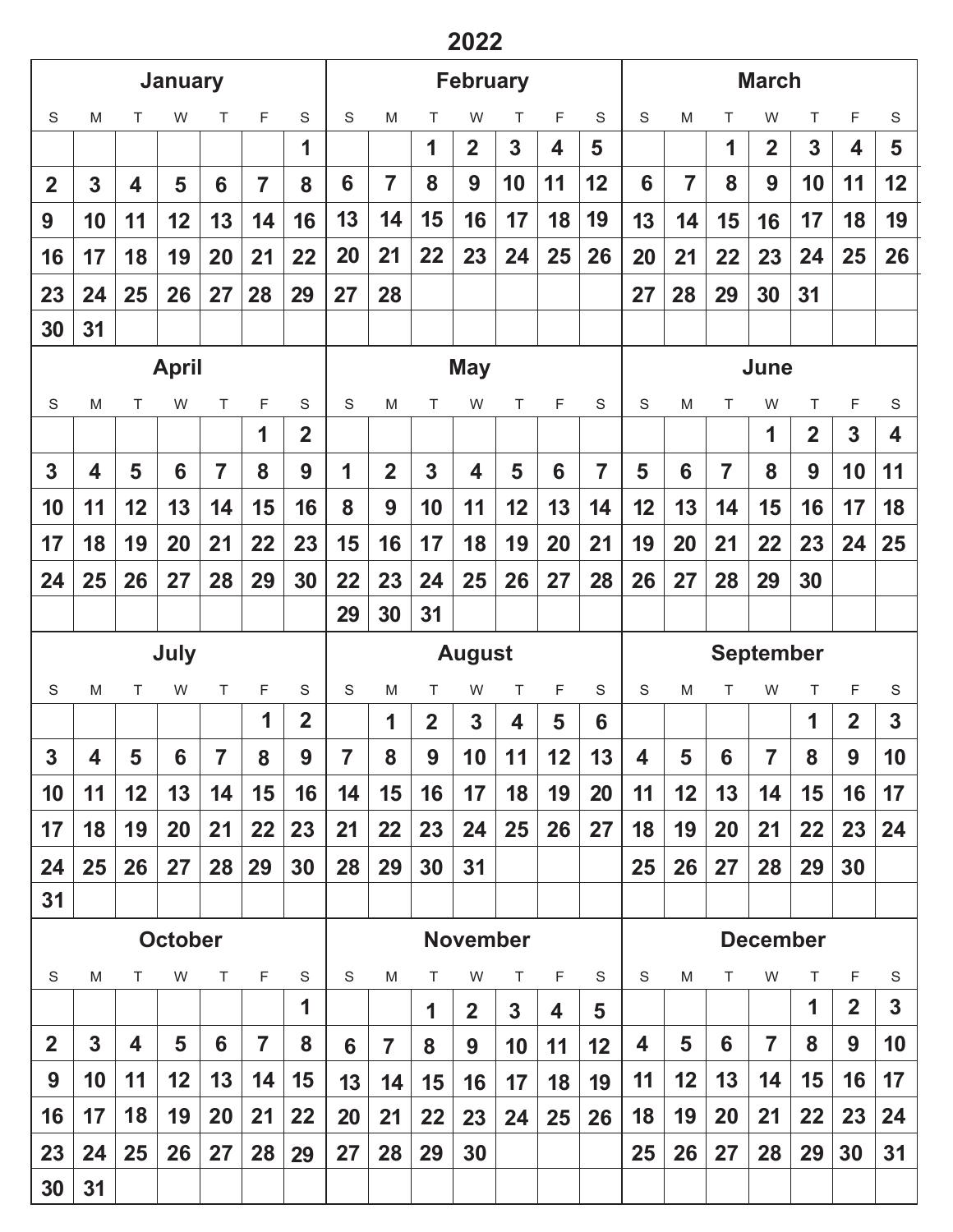| S              | M              | Τ            | <b>January</b><br>W     | Τ      | F              | S              | S              | M              | т              | <b>February</b><br>W | т              | F              | S      | S              | M  | Τ              | <b>March</b><br>W    | Τ              | F              | S                       |
|----------------|----------------|--------------|-------------------------|--------|----------------|----------------|----------------|----------------|----------------|----------------------|----------------|----------------|--------|----------------|----|----------------|----------------------|----------------|----------------|-------------------------|
| 1              | $\overline{2}$ | 3            | $\overline{\mathbf{4}}$ | 5      | 6              | $\overline{7}$ |                |                |                | 1                    | $\overline{2}$ | $\overline{3}$ | 4      |                |    |                | 1                    | $\overline{2}$ | $\overline{3}$ | $\overline{\mathbf{4}}$ |
| 8              | 9              | 10           | 11                      | 12     | 13             | 14             | 5              | 6              | $\overline{7}$ | 8                    | 9              | 10             | 11     | 5              | 6  | $\overline{7}$ | 8                    | 9              | 10             | 11                      |
| 15             | 16             | 17           | 18                      | 19     | 20             | 21             | 12             | 13             | 14             | 15                   | 16             | 17             | 18     | 12             | 13 | 14             | 15                   | 16             | 17             | 18                      |
| 22             | 23             | 24           | 25                      | 26     | 27             | 28             | 19             | 20             | 21             | 22                   | 23             | 24             | 25     | 19             | 20 | 21             | 22                   | 23             | 24             | 25                      |
| 29             | 30             | 31           |                         |        |                |                | 26             | 27             | 28             |                      |                |                |        | 26             | 27 | 28             | 29                   | 30             | 31             |                         |
|                |                |              |                         |        |                |                |                |                |                |                      |                |                |        |                |    |                |                      |                |                |                         |
|                |                |              | <b>April</b>            |        |                |                |                |                |                | <b>May</b>           |                |                |        |                |    |                | June                 |                |                |                         |
| S              | M              | T            | W                       | T      | F              | S              | S              | M              | T              | W                    | Τ              | F              | S      | S              | M  | Τ              | W                    | Τ              | F              | S                       |
|                |                |              |                         |        |                | 1              |                | 1              | $\overline{2}$ | 3                    | 4              | 5              | 6      |                |    |                |                      | 1              | $\overline{2}$ | $\overline{3}$          |
| $\overline{2}$ | $\overline{3}$ | 4            | 5                       | 6      | $\overline{7}$ | 8              | $\overline{7}$ | 8              | 9              | 10                   | 11             | 12             | 13     | 4              | 5  | 6              | $\overline{7}$       | 8              | 9              | 10                      |
| 9              | 10             | 11           | 12                      | 13     | 14             | 15             | 14             | 15             | 16             | 17                   | 18             | 19             | 20     | 11             | 12 | 13             | 14                   | 15             | 16             | 17                      |
| 16             | 17             | 18           | 19                      | 20     | 21             | 22             | 21             | 22             | 23             | 24                   | 25             | 26             | 27     | 18             | 19 | 20             | 21                   | 22             | 23             | 24                      |
| 23             | 24             | 25           | 26                      | 27     | 28             | 29             | 28             | 29             | 30             | 31                   |                |                |        | 25             | 26 | 27             | 28                   | 29             | 30             |                         |
| 30             |                |              |                         |        |                |                |                |                |                |                      |                |                |        |                |    |                |                      |                |                |                         |
|                |                |              |                         |        |                |                |                |                |                |                      |                |                |        |                |    |                |                      |                |                |                         |
|                |                |              | <b>July</b>             |        |                |                |                |                |                | <b>August</b>        |                |                |        |                |    |                | <b>September</b>     |                |                |                         |
| S              | M              | Τ            | W                       | Τ      | F              | S<br>1         | S              | M              | Τ<br>1         | W<br>$\overline{2}$  | т<br>3         | F<br>4         | S<br>5 | S              | M  | Τ              | W                    | Τ              | F<br>1         | S<br>$\overline{2}$     |
| $\overline{2}$ | 3              | 4            | 5                       | 6      | $\overline{7}$ | 8              | 6              | $\overline{7}$ | 8              | 9                    | 10             | 11             | 12     | 3              | 4  | 5              | 6                    | $\overline{7}$ | 8              | 9                       |
| 9              | 10             | 11           | 12                      | 13     | 14             | 15             | 13             | 14             | 15             | 16                   | 17             | 18             | 19     | 10             | 11 | 12             | 13                   | 14             | 15             | 16                      |
| 16             | 17             | 18           | 19                      | 20     | 21             | 22             | 20             | 21             | 22             | 23                   | 24             | 25             | 26     | 17             | 18 | 19             | 20                   | 21             | 22             | 23                      |
| 23             | 24             | 25           | 26                      | 27     | 28             | 29             | 27             | 28             | 29             | 30                   | 31             |                |        | 24             | 25 | 26             | 27                   | 28             | 29             | 30                      |
| 30             | 31             |              |                         |        |                |                |                |                |                |                      |                |                |        |                |    |                |                      |                |                |                         |
|                |                |              |                         |        |                |                |                |                |                |                      |                |                |        |                |    |                |                      |                |                |                         |
| $\mathsf S$    | M              | т            | <b>October</b><br>W     | $\top$ | F              | S              | S              | M              | Τ              | <b>November</b><br>W | T              | F              | S      | S              | M  | T              | <b>December</b><br>W | T              | F              | S                       |
| 1              | $\overline{2}$ | $\mathbf{3}$ | 4                       | 5      | 6              | $\overline{7}$ |                |                |                | 1                    | $\overline{2}$ | 3 <sup>1</sup> | 4      |                |    |                |                      |                | 1              | $\overline{2}$          |
| 8              | 9              | 10           | 11                      | 12     | 13             | 14             | 5              | 6              | $\overline{7}$ | 8                    | 9              | 10             | 11     | $\overline{3}$ | 4  | 5              | 6                    | $\overline{7}$ | 8              | 9                       |
| 15             | 16             | 17           | 18                      | 19     | 20             | 21             | 12             | 13             | 14             | 15                   | 16             | 17             | 18     | 10             | 11 | 12             | 13                   | 14             | 15             | 16                      |
| 22             | 23             | 24           | 25                      | 26     | 27             | 28             | 19             | 20             | 21             | 22                   | 23             | 24             | 25     | 17             | 18 | 19             | 20                   | 21             | 22             | 23                      |
| 29             | 30             | 31           |                         |        |                |                | 26             | 27             | 28             | 29                   | 30             |                |        | 24<br>31       | 25 | 26             | 27                   | 28             | 29             | 30                      |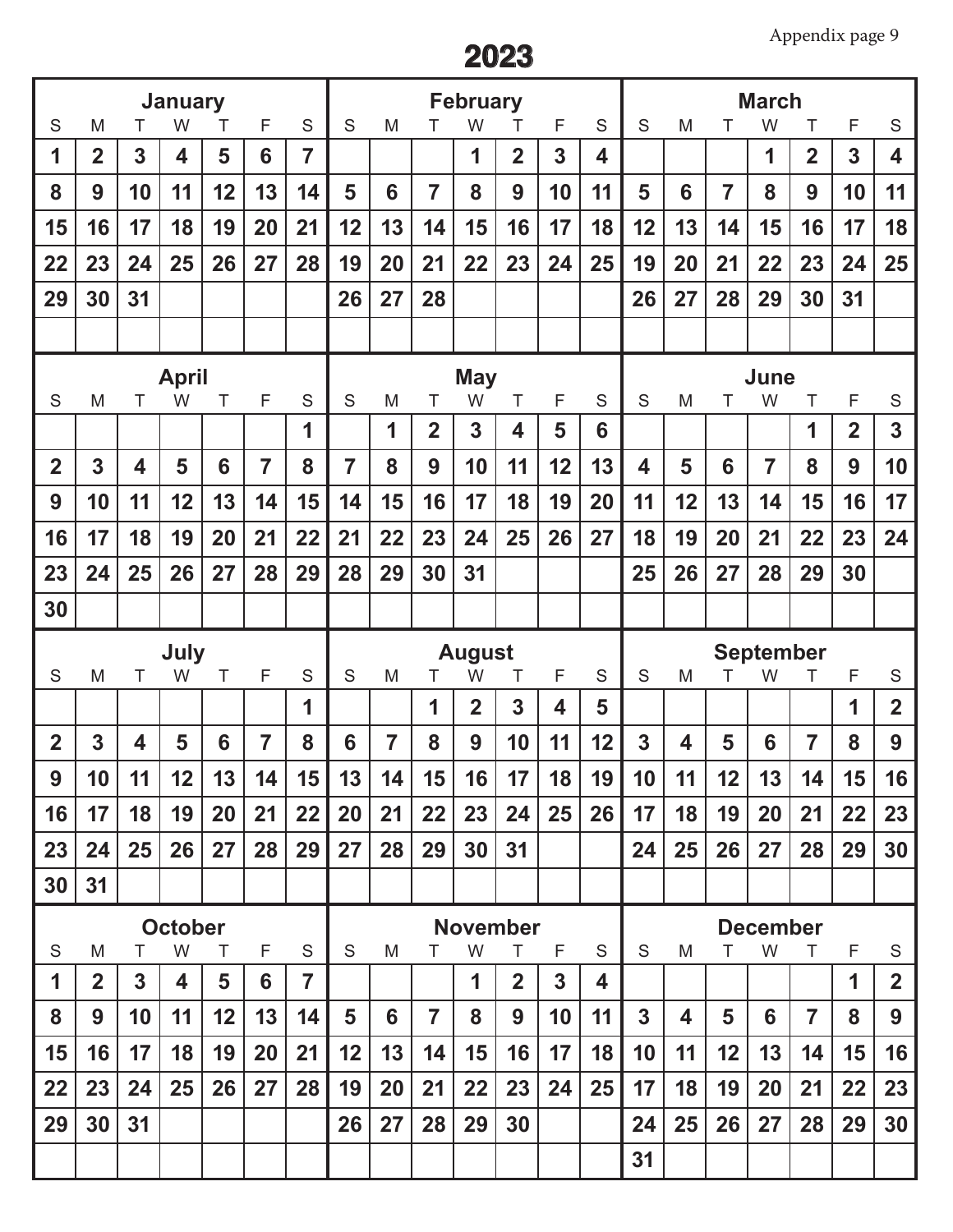|                |                |                | <b>January</b>      |                |    |    |                         |                         |                | <b>February</b>      |                |                |                         |                |                         |    | <b>March</b>          |                |                |                |
|----------------|----------------|----------------|---------------------|----------------|----|----|-------------------------|-------------------------|----------------|----------------------|----------------|----------------|-------------------------|----------------|-------------------------|----|-----------------------|----------------|----------------|----------------|
| S              | M              | т              | W                   | Τ              | F  | S  | S                       | M                       |                | W                    | Т              | F              | S                       | S              | M                       | т  | W                     | Τ              | F              | S              |
|                | 1              | $\overline{2}$ | 3                   | 4              | 5  | 6  |                         |                         |                |                      | 1              | $\overline{2}$ | 3                       |                |                         |    |                       |                | 1              | $\overline{2}$ |
| $\overline{7}$ | 8              | 9              | 10                  | 11             | 12 | 13 | $\overline{\mathbf{4}}$ | 5                       | 6              | $\overline{7}$       | 8              | 9              | 10                      | 3              | $\overline{\mathbf{4}}$ | 5  | 6                     | $\overline{7}$ | 8              | 9              |
| 14             | 15             | 16             | 17                  | 18             | 19 | 20 | 11                      | 12                      | 13             | 14                   | 15             | 16             | 17                      | 10             | 11                      | 12 | 13                    | 14             | 15             | 16             |
| 21             | 22             | 23             | 24                  | 25             | 26 | 27 | 18                      | 19                      | 20             | 21                   | 22             | 23             | 24                      | 17             | 18                      | 19 | 20                    | 21             | 22             | 23             |
| 28             | 29             | 30             | 31                  |                |    |    | 25                      | 26                      | 27             | 28                   | 29             |                |                         | 24             | 25                      | 26 | 27                    | 28             | 29             | 30             |
|                |                |                |                     |                |    |    |                         |                         |                |                      |                |                |                         | 31             |                         |    |                       |                |                |                |
|                |                |                | <b>April</b>        |                |    |    |                         |                         |                | <b>May</b>           |                |                |                         |                |                         |    | June                  |                |                |                |
| S              | M              | Τ              | W                   | Τ              | F  | S  | S                       | M                       | Τ              | W                    | Τ              | F              | S                       | S              | M                       | Т  | W                     | Τ              | F              | S              |
|                | 1              | $\overline{2}$ | 3                   | 4              | 5  | 6  |                         |                         |                | 1                    | $\overline{2}$ | 3              | $\overline{\mathbf{4}}$ |                |                         |    |                       |                |                | 1              |
| $\overline{7}$ | 8              | 9              | 10                  | 11             | 12 | 13 | 5                       | 6                       | $\overline{7}$ | 8                    | 9              | 10             | 11                      | $\overline{2}$ | $\overline{3}$          | 4  | 5                     | 6              | $\overline{7}$ | 8              |
| 14             | 15             | 16             | 17                  | 18             | 19 | 20 | 12                      | 13                      | 14             | 15                   | 16             | 17             | 18                      | 9              | 10                      | 11 | 12                    | 13             | 14             | 15             |
| 21             | 22             | 23             | 24                  | 25             | 26 | 27 | 19                      | 20                      | 21             | 22                   | 23             | 24             | 25                      | 16             | 17                      | 18 | 19                    | 20             | 21             | 22             |
| 28             | 29             | 30             |                     |                |    |    | 26                      | 27                      | 28             | 29                   | 30             | 31             |                         | 23             | 24                      | 25 | 26                    | 27             | 28             | 29             |
|                |                |                |                     |                |    |    |                         |                         |                |                      |                |                |                         | 30             |                         |    |                       |                |                |                |
|                |                |                |                     |                |    |    |                         |                         |                |                      |                |                |                         |                |                         |    |                       |                |                |                |
|                |                |                |                     |                |    |    |                         |                         |                |                      |                |                |                         |                |                         |    |                       |                |                |                |
| S              | M              | Τ              | July<br>W           | T              | F  | S  | S                       | M                       | Τ              | <b>August</b><br>W   | Τ              | F              | S                       | S              | M                       | T  | <b>September</b><br>W | T              | F              | S              |
|                | 1              | $\overline{2}$ | 3                   | 4              | 5  | 6  |                         |                         |                |                      | 1              | $\overline{2}$ | $\mathbf{3}$            | 1              | $\overline{2}$          | 3  | 4                     | 5              | 6              | $\overline{7}$ |
| $\overline{7}$ | 8              | 9              | 10                  | 11             | 12 | 13 | $\overline{\mathbf{4}}$ | 5                       | 6              | 7                    | 8              | 9              | 10                      | 8              | 9                       | 10 | 11                    | 12             | 13             | 14             |
| 14             | 15             | 16             | 17                  | 18             | 19 | 20 | 11                      | 12                      | 13             | 14                   | 15             | 16             | 17                      | 15             | 16                      | 17 | 18                    | 19             | 20             | 21             |
| 21             | 22             | 23             | 24                  | 25             | 26 | 27 | 18                      | 19                      | 20             | 21                   | 22             | 23             | 24                      | 22             | 23                      | 24 | 25                    | 26             | 27             | 28             |
| 28             | 29             | 30             | 31                  |                |    |    | 25                      | 26                      | 27             | 28                   | 29             | 30             | 31                      | 29             | 30                      |    |                       |                |                |                |
|                |                |                |                     |                |    |    |                         |                         |                |                      |                |                |                         |                |                         |    |                       |                |                |                |
|                |                |                |                     |                |    |    |                         |                         |                |                      |                |                |                         |                |                         |    |                       |                |                |                |
| S              | M              | T              | <b>October</b><br>W | Τ              | F  | S  | S                       | M                       | т              | <b>November</b><br>W | Τ              | F              | S                       | S              | M                       | Τ  | <b>December</b><br>W  | Τ              | F              | S              |
|                |                | 1              | $\overline{2}$      | $\overline{3}$ | 4  | 5  |                         |                         |                |                      |                | 1              | $\overline{2}$          | 1              | $\mathbf{2}$            | 3  | 4                     | 5              | 6              | $\overline{7}$ |
| 6              | $\overline{7}$ | 8              | 9                   | 10             | 11 | 12 | $\mathbf{3}$            | $\overline{\mathbf{4}}$ | 5              | 6                    | $\overline{7}$ | 8              | 9                       | 8              | 9                       | 10 | 11                    | 12             | 13             | 14             |
| 13             | 14             | 15             | 16                  | 17             | 18 | 19 | 10                      | 11                      | 12             | 13                   | 14             | 15             | 16                      | 15             | 16                      | 17 | 18                    | 19             | 20             | 21             |
| 20             | 21             | 22             | 23                  | 24             | 25 | 26 | 17                      | 18                      | 19             | 20                   | 21             | 22             | 23                      | 22             | 23                      | 24 | 25                    | 26             | 27             | 28             |
| 27             | 28             | 29             | 30                  | 31             |    |    | 24                      | 25                      | 26             | 27                   | 28             | 29             | 30                      | 29             | 30                      | 31 |                       |                |                |                |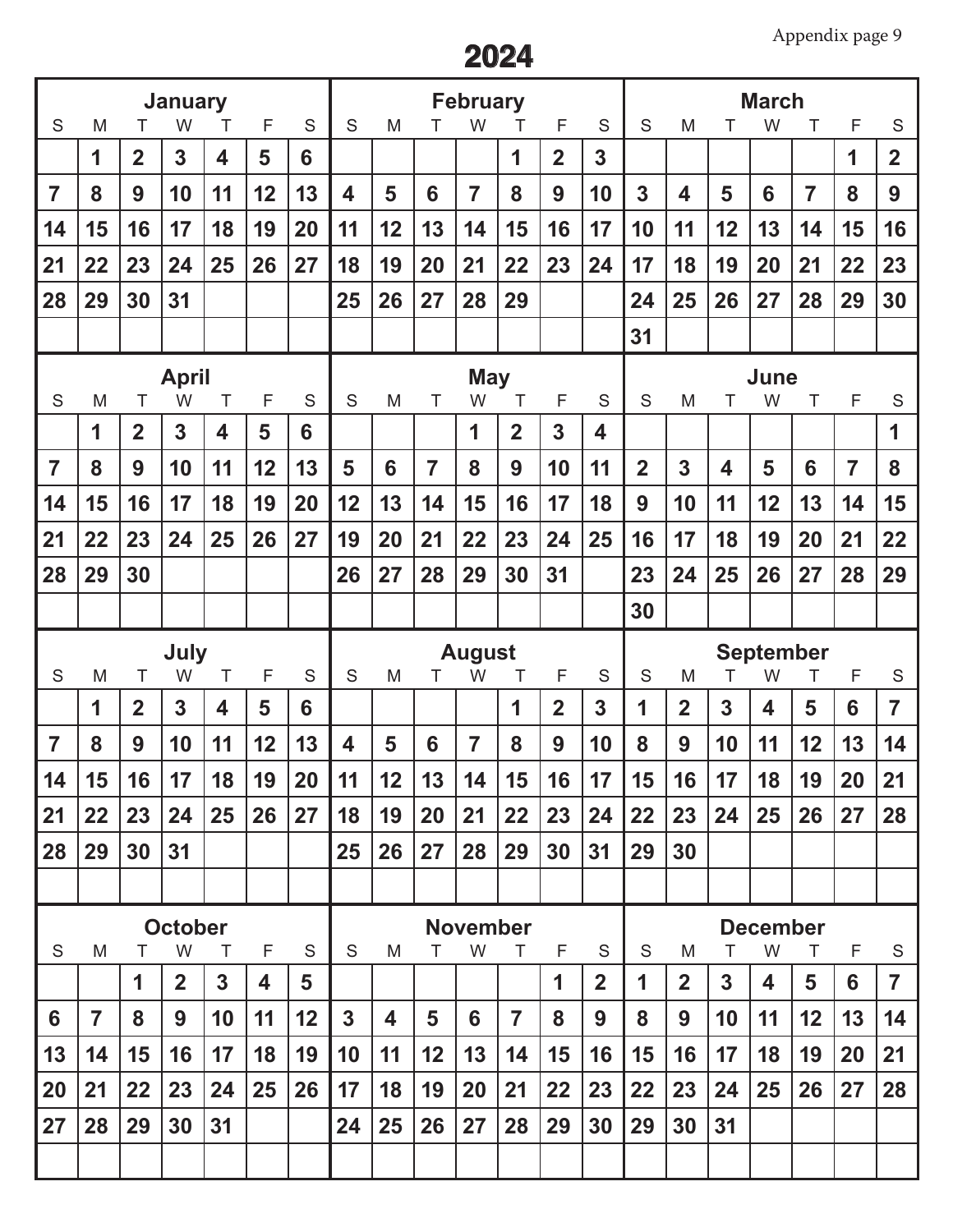|    |                |                | <b>January</b>      |                |                |    |                         |                |    | <b>February</b>    |                 |                |                |                |                |                | <b>March</b>          |    |                |                |
|----|----------------|----------------|---------------------|----------------|----------------|----|-------------------------|----------------|----|--------------------|-----------------|----------------|----------------|----------------|----------------|----------------|-----------------------|----|----------------|----------------|
| S  | M              | Τ              | W                   | Τ              | F              | S  | S                       | M              |    | W                  | Τ               | F              | S              | S              | M              | т              | W                     | Τ  | F              | S              |
|    |                |                | 1                   | $\overline{2}$ | $\overline{3}$ | 4  |                         |                |    |                    |                 |                | 1              |                |                |                |                       |    |                | 1              |
| 5  | 6              | $\overline{7}$ | 8                   | 9              | 10             | 11 | $\overline{2}$          | 3              | 4  | 5                  | 6               | $\overline{7}$ | 8              | $\overline{2}$ | 3              | 4              | 5                     | 6  | $\overline{7}$ | 8              |
| 12 | 13             | 14             | 15                  | 16             | 17             | 18 | 9                       | 10             | 11 | 12                 | 13              | 14             | 15             | 9              | 10             | 11             | 12                    | 13 | 14             | 15             |
| 19 | 20             | 21             | 22                  | 23             | 24             | 25 | 16                      | 17             | 18 | 19                 | 20              | 21             | 22             | 16             | 17             | 18             | 19                    | 20 | 21             | 22             |
| 26 | 27             | 28             | 29                  | 30             | 31             |    | 23                      | 24             | 25 | 26                 | 27              | 28             |                | 23             | 24             | 25             | 26                    | 27 | 28             | 29             |
|    |                |                |                     |                |                |    |                         |                |    |                    |                 |                |                | 30             | 31             |                |                       |    |                |                |
|    |                |                | <b>April</b>        |                |                |    |                         |                |    | <b>May</b>         |                 |                |                |                |                |                | June                  |    |                |                |
| S  | M              | Τ              | W                   | Τ              | F              | S  | S                       | M              | T  | W                  | T               | F              | S              | S              | M              | Τ              | W                     | Τ  | F              | S              |
|    |                | 1              | $\overline{2}$      | 3              | 4              | 5  |                         |                |    |                    | 1               | $\overline{2}$ | 3              | 1              | $\overline{2}$ | $\overline{3}$ | 4                     | 5  | 6              | $\overline{7}$ |
| 6  | $\overline{7}$ | 8              | 9                   | 10             | 11             | 12 | $\overline{\mathbf{4}}$ | 5              | 6  | $\overline{7}$     | 8               | 9              | 10             | 8              | 9              | 10             | 11                    | 12 | 13             | 14             |
| 13 | 14             | 15             | 16                  | 17             | 18             | 19 | 11                      | 12             | 13 | 14                 | 15              | 16             | 17             | 15             | 16             | 17             | 18                    | 19 | 20             | 21             |
| 20 | 21             | 22             | 23                  | 24             | 25             | 26 | 18                      | 19             | 20 | 21                 | 22              | 23             | 24             | 22             | 23             | 24             | 25                    | 26 | 27             | 28             |
| 27 | 28             | 29             | 30                  |                |                |    | 25                      | 26             | 27 | 28                 | 29              | 30             | 31             | 29             | 30             |                |                       |    |                |                |
|    |                |                |                     |                |                |    |                         |                |    |                    |                 |                |                |                |                |                |                       |    |                |                |
|    |                |                |                     |                |                |    |                         |                |    |                    |                 |                |                |                |                |                |                       |    |                |                |
|    |                |                |                     |                |                |    |                         |                |    |                    |                 |                |                |                |                |                |                       |    |                |                |
| S  | M              | Τ              | <b>July</b><br>W    | T              | F              | S  | S                       | M              | T  | <b>August</b><br>W | Τ               | F              | S              | S              | M              | T              | <b>September</b><br>W | T  | F              | ${\mathsf S}$  |
|    |                | 1              | $\mathbf{2}$        | 3              | 4              | 5  |                         |                |    |                    |                 | 1              | $\overline{2}$ |                | 1              | $\overline{2}$ | 3                     | 4  | 5              | 6              |
| 6  | $\overline{7}$ | 8              | 9                   | 10             | 11             | 12 | 3                       | 4              | 5  | 6                  | $\overline{7}$  | 8              | 9              | $\overline{7}$ | 8              | 9              | 10                    | 11 | 12             | 13             |
| 13 | 14             | 15             | 16                  | 17             | 18             | 19 | 10                      | 11             | 12 | 13                 | 14              | 15             | 16             | 14             | 15             | 16             | 17                    | 18 | 19             | 20             |
| 20 | 21             | 22             | 23                  | 24             | 25             | 26 | 17                      | 18             | 19 | 20                 | 21              | 22             | 23             | 21             | 22             | 23             | 24                    | 25 | 26             | 27             |
| 27 | 28             | 29             | 30                  | 31             |                |    | 24                      | 25             | 26 | 27                 | 28              | 29             | 30             | 28             | 29             | 30             |                       |    |                |                |
|    |                |                |                     |                |                |    | 31                      |                |    |                    |                 |                |                |                |                |                |                       |    |                |                |
|    |                |                |                     |                |                |    |                         |                |    |                    | <b>November</b> |                |                |                |                |                |                       |    |                |                |
| S  | M              | Τ              | <b>October</b><br>W | Τ              | F              | S  | S                       | M              | Τ  | W                  | T.              | F              | S              | S              | M              | Τ              | <b>December</b><br>W  | T  | F              | S              |
|    |                |                | 1                   | $\overline{2}$ | 3              | 4  |                         |                |    |                    |                 |                | 1              |                | 1              | $\mathbf{2}$   | 3                     | 4  | 5              | 6              |
| 5  | 6              | $\overline{7}$ | 8                   | 9              | 10             | 11 | $\overline{2}$          | $\overline{3}$ | 4  | 5                  | 6               | $\overline{7}$ | 8              | $\overline{7}$ | 8              | 9              | 10                    | 11 | 12             | 13             |
| 12 | 13             | 14             | 15                  | 16             | 17             | 18 | 9                       | 10             | 11 | 12                 | 13              | 14             | 15             | 14             | 15             | 16             | 17                    | 18 | 19             | 20             |
| 19 | 20             | 21             | 22                  | 23             | 24             | 25 | 16                      | 17             | 18 | 19                 | 20              | 21             | 22             | 21             | 22             | 23             | 24                    | 25 | 26             | 27             |
| 26 | 27             | 28             | 29                  | 30             | 31             |    | 23                      | 24             | 25 | 26                 | 27              | 28             | 29             | 28             | 29             | 30             | 31                    |    |                |                |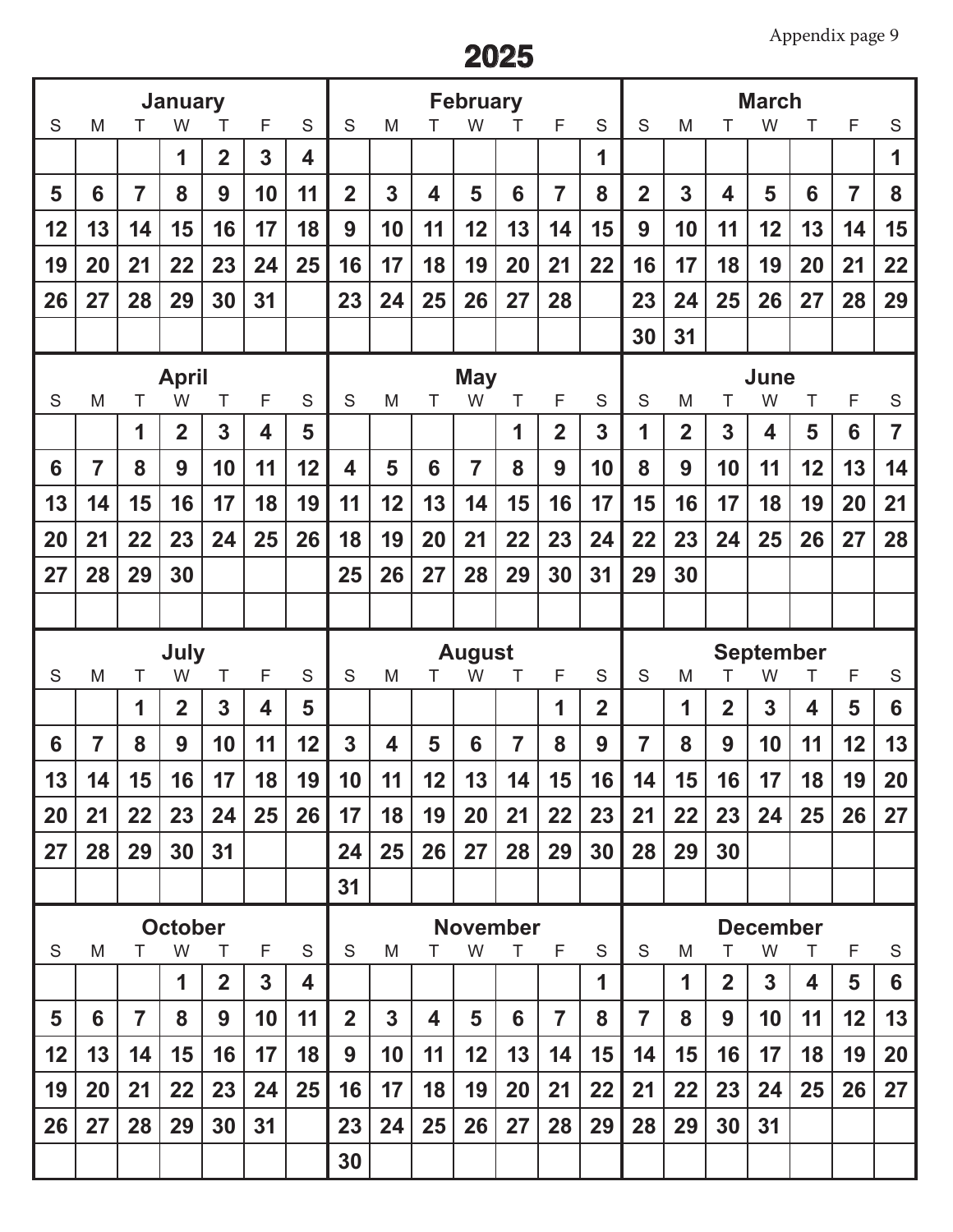|    |    |                | <b>January</b>      |                         |                |    |                |                |                | <b>February</b>         |                |                |                |                |                |                | <b>March</b>            |                         |    |                |
|----|----|----------------|---------------------|-------------------------|----------------|----|----------------|----------------|----------------|-------------------------|----------------|----------------|----------------|----------------|----------------|----------------|-------------------------|-------------------------|----|----------------|
| S  | M  | Τ              | W                   | Τ                       | F              | S  | S              | M              |                | W                       | Τ              | F              | $\mathsf S$    | S              | M              | Τ              | W                       | Τ                       | F  | S              |
|    |    |                |                     | 1                       | $\overline{2}$ | 3  | 1              | $\overline{2}$ | 3              | $\overline{\mathbf{4}}$ | 5              | 6              | $\overline{7}$ | 1              | $\overline{2}$ | $\overline{3}$ | 4                       | 5                       | 6  | $\overline{7}$ |
| 4  | 5  | 6              | $\overline{7}$      | 8                       | 9              | 10 | 8              | 9              | 10             | 11                      | 12             | 13             | 14             | 8              | 9              | 10             | 11                      | 12                      | 13 | 14             |
| 11 | 12 | 13             | 14                  | 15                      | 16             | 17 | 15             | 16             | 17             | 18                      | 19             | 20             | 21             | 15             | 16             | 17             | 18                      | 19                      | 20 | 21             |
| 18 | 19 | 20             | 21                  | 22                      | 23             | 24 | 22             | 23             | 24             | 25                      | 26             | 27             | 28             | 22             | 23             | 24             | 25                      | 26                      | 27 | 28             |
| 25 | 26 | 27             | 28                  | 29                      | 30             | 31 |                |                |                |                         |                |                |                | 29             | 30             | 31             |                         |                         |    |                |
|    |    |                |                     |                         |                |    |                |                |                |                         |                |                |                |                |                |                |                         |                         |    |                |
|    |    |                | <b>April</b>        |                         |                |    |                |                |                | <b>May</b>              |                |                |                |                |                |                | June                    |                         |    |                |
| S  | M  | T              | W                   | Τ                       | F              | S  | S              | M              | Τ              | W                       | T              | F              | S              | S              | M              | т              | W                       | Τ                       | F  | S              |
|    |    |                | 1                   | $\overline{2}$          | $\overline{3}$ | 4  |                |                |                |                         |                | 1              | $\overline{2}$ |                | 1              | $\overline{2}$ | 3                       | $\overline{\mathbf{4}}$ | 5  | 6              |
| 5  | 6  | $\overline{7}$ | 8                   | 9                       | 10             | 11 | 3              | 4              | 5              | 6                       | $\overline{7}$ | 8              | 9              | $\overline{7}$ | 8              | 9              | 10                      | 11                      | 12 | 13             |
| 12 | 13 | 14             | 15                  | 16                      | 17             | 18 | 10             | 11             | 12             | 13                      | 14             | 15             | 16             | 14             | 15             | 16             | 17                      | 18                      | 19 | 20             |
| 19 | 20 | 21             | 22                  | 23                      | 24             | 25 | 17             | 18             | 19             | 20                      | 21             | 22             | 23             | 21             | 22             | 23             | 24                      | 25                      | 26 | 27             |
| 26 | 27 | 28             | 29                  | 30                      |                |    | 24             | 25             | 26             | 27                      | 28             | 29             | 30             | 28             | 29             | 30             |                         |                         |    |                |
|    |    |                |                     |                         |                |    | 31             |                |                |                         |                |                |                |                |                |                |                         |                         |    |                |
|    |    |                |                     |                         |                |    |                |                |                |                         |                |                |                |                |                |                |                         |                         |    |                |
|    |    |                |                     |                         |                |    |                |                |                |                         |                |                |                |                |                |                |                         |                         |    |                |
| S  | M  | T              | <b>July</b><br>W    | Τ                       | F              | S  | S              | M              | Τ              | <b>August</b><br>W      | Τ              | F              | S              | S              | M              | Τ              | <b>September</b><br>W   | T                       | F  | S              |
|    |    |                | 1                   | $\overline{\mathbf{2}}$ | $\overline{3}$ | 4  |                |                |                |                         |                |                | 1              |                |                | 1              | $\overline{\mathbf{2}}$ | 3                       | 4  | 5              |
| 5  | 6  | $\overline{7}$ | 8                   | 9                       | 10             | 11 | $\overline{2}$ | 3              | 4              | 5                       | 6              | $\overline{7}$ | 8              | 6              | $\overline{7}$ | 8              | 9                       | 10                      | 11 | 12             |
| 12 | 13 | 14             | 15                  | 16                      | 17             | 18 | 9              | 10             | 11             | 12                      | 13             | 14             | 15             | 13             | 14             | 15             | 16                      | 17                      | 18 | 19             |
| 19 | 20 | 21             | 22                  | 23                      | 24             | 25 | 16             | 17             | 18             | 19                      | 20             | 21             | 22             | 20             | 21             | 22             | 23                      | 24                      | 25 | 26             |
| 26 | 27 | 28             | 29                  | 30                      | 31             |    | 23             | 24             | 25             | 26                      | 27             | 28             | 29             | 27             | 28             | 29             | 30                      |                         |    |                |
|    |    |                |                     |                         |                |    | 30             | 31             |                |                         |                |                |                |                |                |                |                         |                         |    |                |
|    |    |                |                     |                         |                |    |                |                |                | <b>November</b>         |                |                |                |                |                |                | <b>December</b>         |                         |    |                |
| S  | M  | Τ              | <b>October</b><br>W | T                       | F              | S  | S              | M              | т              | W                       | T.             | F              | S              | S              | M              | Τ              | W                       | T                       | F  | S              |
|    |    |                |                     | 1                       | $\overline{2}$ | 3  | 1              | $\overline{2}$ | 3 <sup>1</sup> | 4                       | 5              | 6              | $\overline{7}$ |                |                | 1              | $\overline{2}$          | $\mathbf{3}$            | 4  | 5              |
| 4  | 5  | 6              | $\overline{7}$      | 8                       | 9              | 10 | 8              | 9              | 10             | 11                      | 12             | 13             | 14             | 6              | $\overline{7}$ | 8              | 9                       | 10                      | 11 | 12             |
| 11 | 12 | 13             | 14                  | 15                      | 16             | 17 | 15             | 16             | 17             | 18                      | 19             | 20             | 21             | 13             | 14             | 15             | 16                      | 17                      | 18 | 19             |
| 18 | 19 | 20             | 21                  | 22                      | 23             | 24 | 22             | 23             | 24             | 25                      | 26             | 27             | 28             | 20             | 21             | 22             | 23                      | 24                      | 25 | 26             |
| 25 | 26 | 27             | 28                  | 29                      | 30             | 31 | 29             | 30             |                |                         |                |                |                | 27             | 28             | 29             | 30                      | 31                      |    |                |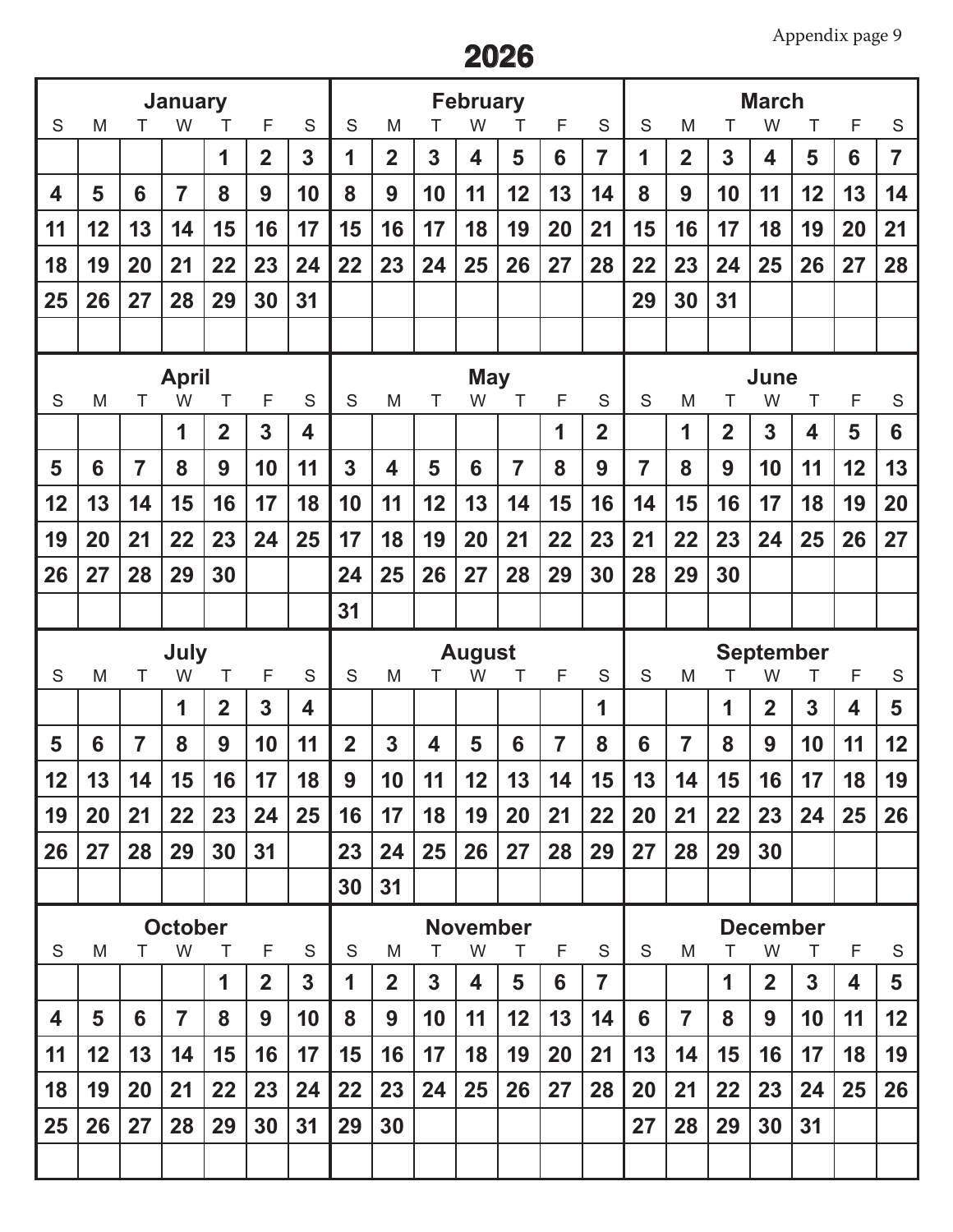| S            | <b>January</b><br>S<br>M<br>F<br>W<br>Τ<br>т                |    |                |                |                |                |                | <b>February</b><br>S<br>S<br>M<br>F<br>W<br>T |                |                    |    |                |                |                |                | <b>March</b><br>S<br>M<br>F<br>S<br>W<br>Τ |                       |                              |                |    |  |
|--------------|-------------------------------------------------------------|----|----------------|----------------|----------------|----------------|----------------|-----------------------------------------------|----------------|--------------------|----|----------------|----------------|----------------|----------------|--------------------------------------------|-----------------------|------------------------------|----------------|----|--|
|              |                                                             |    |                |                | 1              | $\overline{2}$ |                | 1                                             | $\overline{2}$ | 3                  | 4  | 5              | 6              |                | 1              | $\overline{2}$                             | 3                     | 4                            | 5              | 6  |  |
| 3            | 4                                                           | 5  | 6              | $\overline{7}$ | 8              | 9              | $\overline{7}$ | 8                                             | 9              | 10                 | 11 | 12             | 13             | $\overline{7}$ | 8              | 9                                          | 10                    | 11                           | 12             | 13 |  |
| 10           | 11                                                          | 12 | 13             | 14             | 15             | 16             | 14             | 15                                            | 16             | 17                 | 18 | 19             | 20             | 14             | 15             | 16                                         | 17                    | 18                           | 19             | 20 |  |
| 17           | 18                                                          | 19 | 20             | 21             | 22             | 23             | 21             | 22                                            | 23             | 24                 | 25 | 26             | 27             | 21             | 22             | 23                                         | 24                    | 25                           | 26             | 27 |  |
| 24           | 25                                                          | 26 | 27             | 28             | 29             | 30             | 28             |                                               |                |                    |    |                |                | 28             | 29             | 30                                         | 31                    |                              |                |    |  |
| 31           |                                                             |    |                |                |                |                |                |                                               |                |                    |    |                |                |                |                |                                            |                       |                              |                |    |  |
| <b>April</b> |                                                             |    |                |                |                |                |                | <b>May</b>                                    |                |                    |    | June           |                |                |                |                                            |                       |                              |                |    |  |
|              | S<br>F<br>S<br>M<br>W<br>Τ<br>Τ<br>$\overline{2}$<br>1<br>3 |    |                |                |                | S              | M              | Τ                                             | W              | T                  | F  | S<br>1         | S              | M              | Τ<br>1         | W<br>$\overline{2}$                        | T<br>3                | F<br>$\overline{\mathbf{4}}$ | S<br>5         |    |  |
| 4            | 5                                                           | 6  | $\overline{7}$ | 8              | 9              | 10             | $\overline{2}$ | 3                                             | 4              | 5                  | 6  | $\overline{7}$ | 8              | 6              | $\overline{7}$ | 8                                          | 9                     | 10                           | 11             | 12 |  |
| 11           | 12                                                          | 13 | 14             | 15             | 16             | 17             | 9              | 10                                            | 11             | 12                 | 13 | 14             | 15             | 13             | 14             | 15                                         | 16                    | 17                           | 18             | 19 |  |
| 18           | 19                                                          | 20 | 21             | 22             | 23             | 24             | 16             | 17                                            | 18             | 19                 | 20 | 21             | 22             | 20             | 21             | 22                                         | 23                    | 24                           | 25             | 26 |  |
| 25           | 26                                                          | 27 | 28             | 29             | 30             |                | 23             | 24                                            | 25             | 26                 | 27 | 28             | 29             | 27             | 28             | 29                                         | 30                    |                              |                |    |  |
|              |                                                             |    |                |                |                |                | 30             | 31                                            |                |                    |    |                |                |                |                |                                            |                       |                              |                |    |  |
|              |                                                             |    |                |                |                |                |                |                                               |                |                    |    |                |                |                |                |                                            |                       |                              |                |    |  |
|              |                                                             |    |                |                |                |                |                |                                               |                |                    |    |                |                |                |                |                                            |                       |                              |                |    |  |
| S            | M                                                           | т  | July<br>W      | Τ              | F              | S              | S              | M                                             | T              | <b>August</b><br>W | Τ  | F              | $\mathsf S$    | S              | M              | T                                          | <b>September</b><br>W | Τ                            | F              | S  |  |
|              |                                                             |    |                | 1              | $\overline{2}$ | 3              | 1              | $\overline{2}$                                | 3              | 4                  | 5  | 6              | $\overline{7}$ |                |                |                                            | 1                     | $\overline{2}$               | 3              | 4  |  |
| 4            | 5                                                           | 6  | $\overline{7}$ | 8              | 9              | 10             | 8              | 9                                             | 10             | 11                 | 12 | 13             | 14             | 5              | 6              | $\overline{7}$                             | 8                     | 9                            | 10             | 11 |  |
| 11           | 12                                                          | 13 | 14             | 15             | 16             | 17             | 15             | 16                                            | 17             | 18                 | 19 | 20             | 21             | 12             | 13             | 14                                         | 15                    | 16                           | 17             | 18 |  |
| 18           | 19                                                          | 20 | 21             | 22             | 23             | 24             | 22             | 23                                            | 24             | 25                 | 26 | 27             | 28             | 19             | 20             | 21                                         | 22                    | 23                           | 24             | 25 |  |
| 25           | 26                                                          | 27 | 28             | 29             | 30             | 31             | 29             | 30                                            | 31             |                    |    |                |                | 26             | 27             | 28                                         | 29                    | 30                           |                |    |  |
|              |                                                             |    |                |                |                |                |                |                                               |                |                    |    |                |                |                |                |                                            |                       |                              |                |    |  |
|              |                                                             |    | <b>October</b> |                |                |                |                |                                               |                | <b>November</b>    |    |                |                |                |                |                                            | <b>December</b>       |                              |                |    |  |
| S            | M                                                           | Τ  | W              | $\top$         | F              | S              | S              | M                                             | Τ              | W                  | T  | F              | S              | S              | M              | Τ                                          | W                     | $\top$                       | F              | S  |  |
|              |                                                             |    |                |                | 1              | $\overline{2}$ |                | 1                                             | $\overline{2}$ | 3                  | 4  | 5              | 6              |                |                |                                            | 1                     | $\overline{2}$               | $\overline{3}$ | 4  |  |
| 3            | 4                                                           | 5  | 6              | $\overline{7}$ | 8              | 9              | $\overline{7}$ | 8                                             | 9              | 10                 | 11 | 12             | 13             | 5              | 6              | $\overline{7}$                             | 8                     | 9                            | 10             | 11 |  |
| 10           | 11                                                          | 12 | 13             | 14             | 15             | 16             | 14             | 15                                            | 16             | 17                 | 18 | 19             | 20             | 12             | 13             | 14                                         | 15                    | 16                           | 17             | 18 |  |
| 17           | 18                                                          | 19 | 20             | 21             | 22             | 23             | 21             | 22                                            | 23             | 24                 | 25 | 26             | 27             | 19             | 20             | 21                                         | 22                    | 23                           | 24             | 25 |  |
| 24<br>31     | 25                                                          | 26 | 27             | 28             | 29             | 30             | 28             | 29                                            | 30             |                    |    |                |                | 26             | 27             | 28                                         | 29                    | 30                           | 31             |    |  |